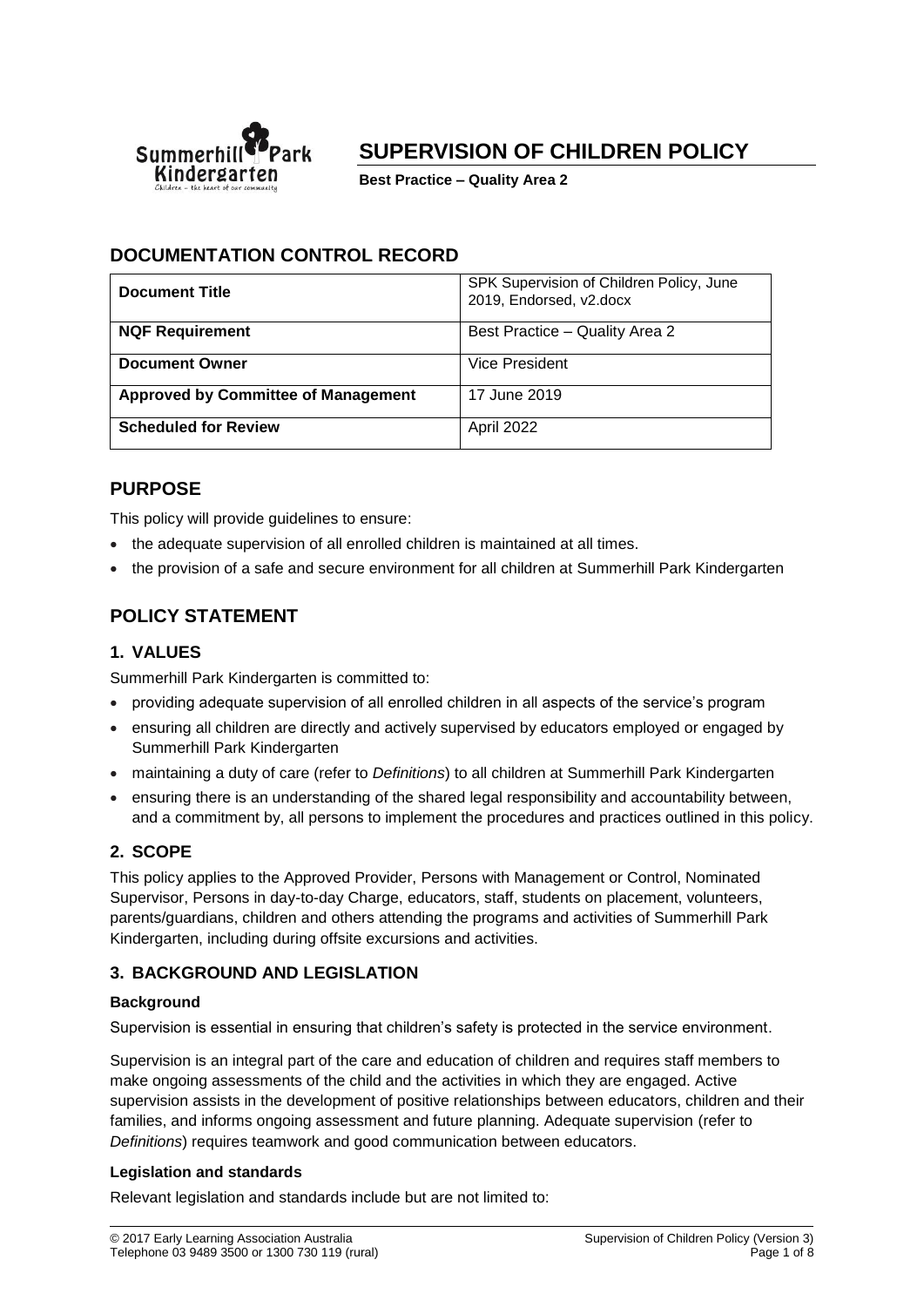- Child Safe Standards
- *Education and Care Services National Law Act 2010*
- *Education and Care Services National Regulations 2011*
- *National Quality Standard*, Quality Area 2: Children's Health and Safety
- *Occupational Health and Safety Act 2004* (Vic)

### **4. DEFINITIONS**

The terms defined in this section relate specifically to this policy. For commonly used terms e.g. Approved Provider, Nominated Supervisor, Regulatory Authority etc. refer to the *General Definitions* section of this manual.

**Adequate supervision:** (In relation to this policy) entails all children (individuals and groups) in all areas of the service, being in sight and/or hearing of an educator at all times including during toileting, sleep, rest and transition routines. Services are required to comply with the legislative requirements for educator-to-child ratios at all times. Supervision contributes to protecting children from hazards that may emerge in play, including hazards created by the equipment used.

Adequate supervision refers to constant, active and diligent supervision of every child at the service. Adequate supervision requires that educators are always in a position to observe each child, respond to individual needs, and immediately intervene if necessary. Variables affecting supervision levels include:

- number, age and abilities of children
- number and positioning of educators
- current activity of each child
- areas in which the children are engaged in an activity (visibility and accessibility)
- developmental profile of each child and of the group of children
- experience, knowledge and skill of each educator
- need for educators to move between areas (effective communication strategies).

**Attendance Record:** Kept by the service to record details of each child attending the service including name, time of arrival and departure, signature of person delivering and collecting the child or of the Nominated Supervisor or educator (Regulation 158(1)).

**Duty of care:** A common law concept that refers to the responsibilities of organisations and staff to provide people with an adequate level of protection against harm and all reasonable foreseeable risk of injury. In the context of this policy, duty of care refers to the responsibility of education and care services and their staff to provide children with an adequate level of care and protection against foreseeable harm and injury.

**Hazard:** A source or situation with a potential for harm in terms of human injury or ill health, damage to property, damage to the environment or a combination of these.

**Incident, Injury, Trauma and Illness Record:** Contains details of any incident, injury, trauma or illness that occurs while the child is being educated and cared for by the service. Any incident, injury, trauma or illness must be recorded as soon as is practicable but not later than 24 hours after the occurrence. Details required include the:

- name and age of the child
- circumstances leading to the incident, injury, trauma or illness (including any symptoms)
- time and date
- details of action taken by the service including any medication administered, first aid provided or medical personnel contacted
- details of any witnesses
- names of any person the service notified or attempted to notify, and the time and date of this
- signature of the person making the entry, and time and date of this.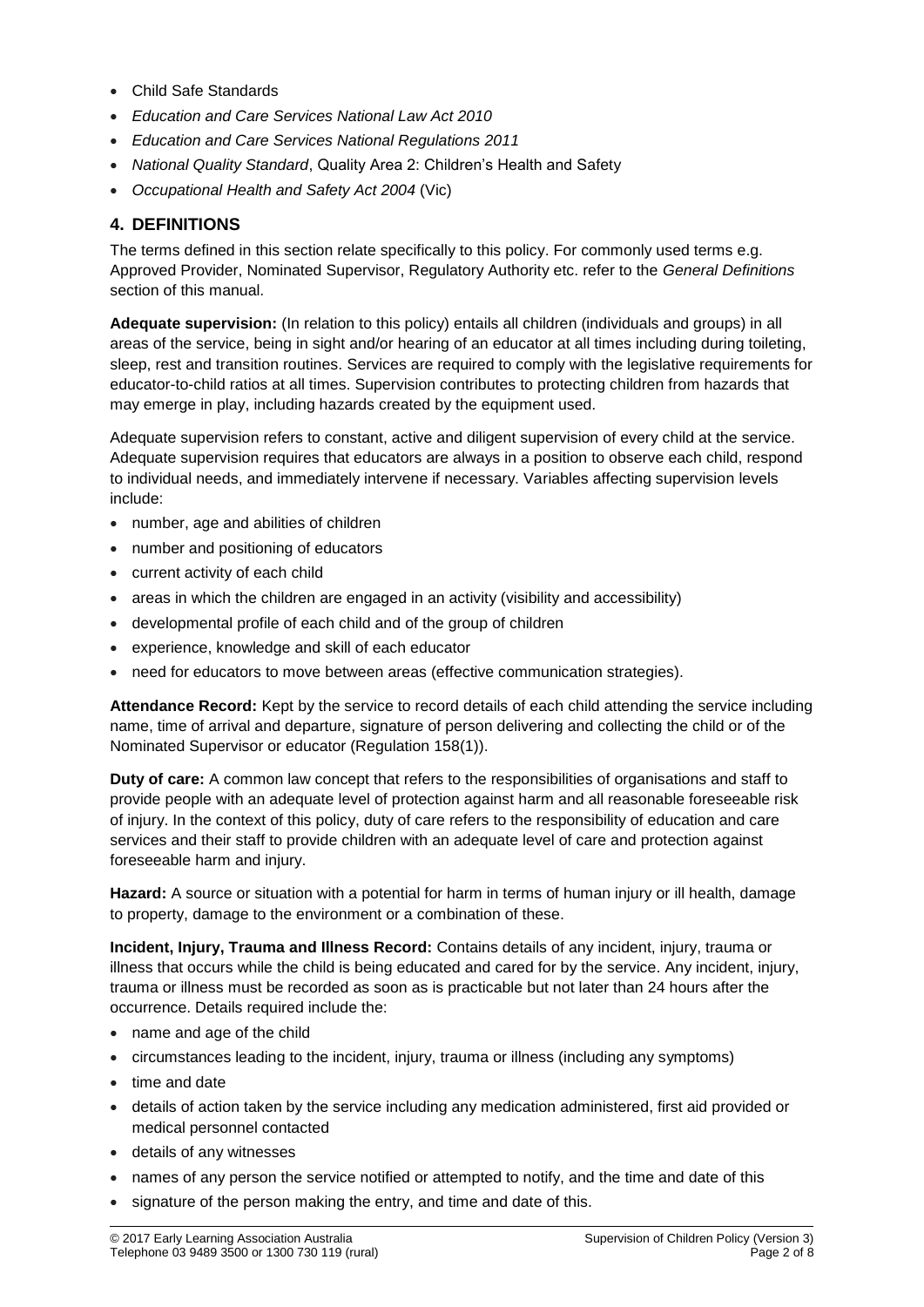These details need to be kept for the period of time specified in Regulation 183. A sample *Incident, Injury, Trauma and Illness Record* is available on the ACECQA website.

**Notifiable incident:** An incident involving workplace health and safety that is required by law to be reported to WorkSafe Victoria. Notification is required for incidents that result in death or serious injury/illness, or dangerous occurrences. For a complete list of incidents that must be reported to WorkSafe Victoria, refer to the *Guide to Incident Notification* on the WorkSafe Victoria website: [www.worksafe.vic.gov.au](http://www.worksafe.vic.gov.au/)

**Serious incident:** A serious incident (Regulation 12) is defined as any of the following:

- the death of a child while being educated and cared for at the service or following an incident at the service
- any incident involving serious injury or trauma while the child is being educated and cared for, which
	- a reasonable person would consider required urgent medical attention from a registered medical practitioner; or
	- the child attended or ought reasonably to have attended a hospital e.g. a broken limb\*
- any incident involving serious illness of a child while that child is being educated and cared for by a service for which the child attended, or ought reasonably to have attended, a hospital e.g. severe asthma attack, seizure or anaphylaxis\*.

\***NOTE**: In some cases (for example rural and remote locations) a General Practitioner conducts consultation from the hospital site. Only treatment related to serious injury or illness or trauma is required to be notified, not other health matters.

any emergency<sup> $\land$ </sup> for which emergency services attended.

^**NOTE**: This means an incident, situation or event where there is an imminent or severe risk to the health, safety or wellbeing of a person/s at an education and care service. It does not mean an incident where emergency services attended as a precaution.

- a child appears to be missing or cannot be accounted for at the service
- a child appears to have been taken or removed from the service in a manner that contravenes the National Regulations
- a child was mistakenly locked in or out of the service premises or any part of the premises.

Examples of serious incidents include amputation (e.g. removal of fingers), anaphylactic reaction requiring hospitalisation, asthma requiring hospitalisation, broken bone/fractures, bronchiolitis, burns, diarrhoea requiring hospitalisation, epileptic seizures, head injuries, measles, meningococcal infection, sexual assault, witnessing violence or a frightening event.

If the approved provider is not aware that the incident was serious until sometime after the incident, they must notify the Regulatory Authority within 24 hours of becoming aware that the incident was serious.

Notifications of serious incidents should be made through the NQA IT System portal [\(http://www.acecqa.gov.au\)](http://www.acecqa.gov.au/). If this is not practicable, the notification can be made initially in whatever way is best in the circumstances.

### **5. SOURCES AND RELATED POLICIES**

#### **Sources**

- Kidsafe: [www.kidsafe.com.au](http://www.kidsafe.com.au/)
- The Royal Children's Hospital Community Information team (formerly Safety Centre) provides information on safety promotion and injury prevention: [www.rch.org.au.](https://www.rch.org.au/home/)
- WorkSafe Victoria: [www.worksafe.vic.gov.au](http://www.worksafe.vic.gov.au/)
- Guide to the National Quality Framework (ACECQA):<http://acecqa.gov.au/>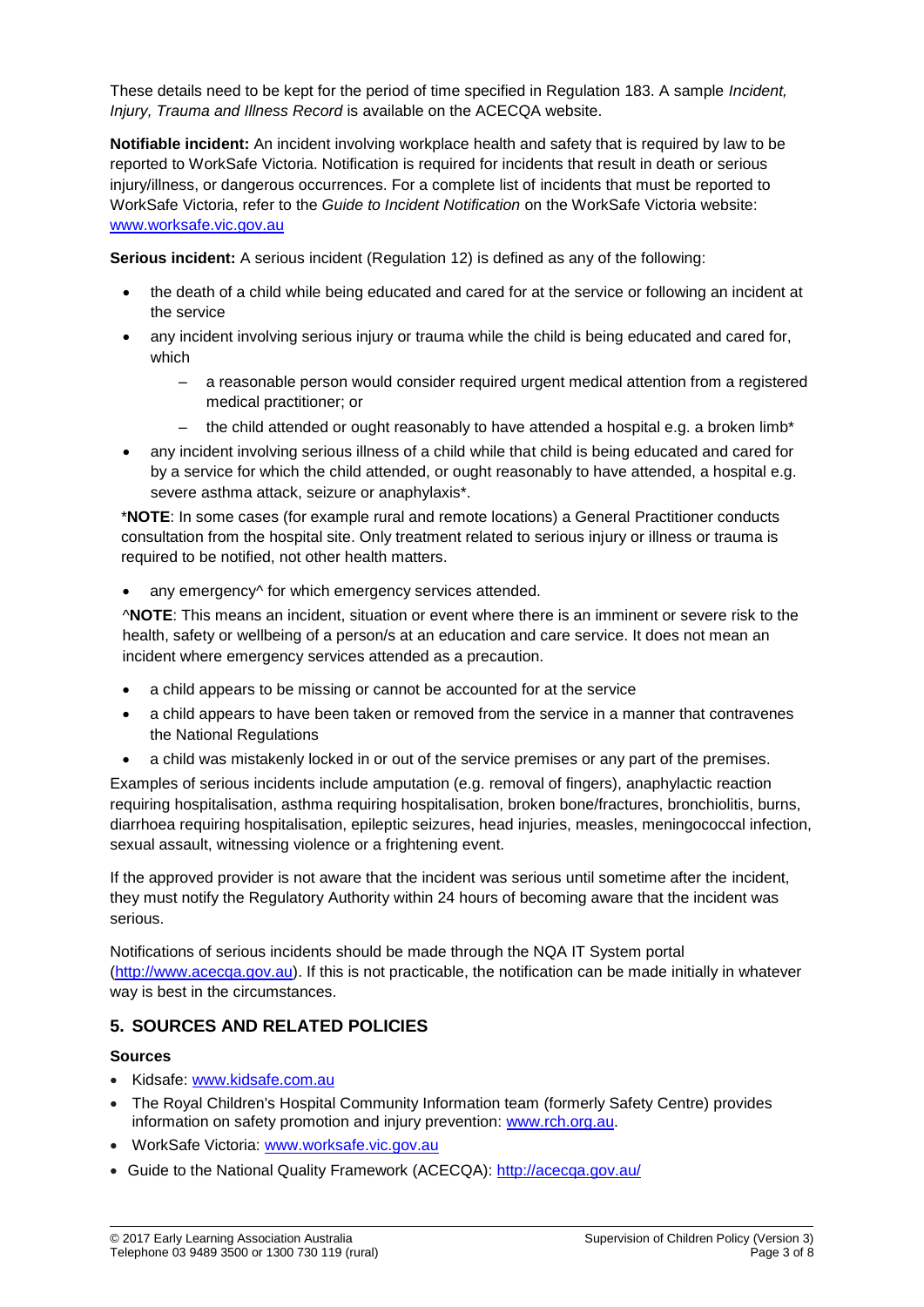• Guide to the Education and Care Services National Law 2010 and the Education and Care Services National Regulations 2011 (ACECQA):<http://acecqa.gov.au/>

### **Service policies**

- *Child Protection Policy*
- *Complaints and Grievances Policy*
- *Dealing with Medical Conditions Policy*
- *Delivery and Collection of Children Policy*
- *Excursions and Service Events Policy*
- *Incident, Injury, Trauma and Illness Policy*
- *Interactions with Children Policy*
- *Occupational Health and Safety Policy*
- *Road Safety and Safe Transport Policy*
- *Staffing Policy*
- *Water Safety Policy*

# **PROCEDURES**

#### **The Approved Provider and Persons with Management or Control are responsible for:**

- complying with the legislated educator-to-child ratios at all times (*Education and Care Services National Law Act 2010*: Sections 169(1), *Education and Care Services National Regulations 2011*: Regulations 123, 355, 357, 360)
- counting only those educators who are working directly with children at the service in the educatorto-child ratios (Regulation 122)
- ensuring a minimum of two educators are rostered on duty at all times children are in attendance at the service
- ensuring that children being educated and cared for by the service are adequately supervised (refer to *Definitions*) at all times they are in the care of that service (*Education and Care Services National Law Act 2010*: Section 165(1))
- considering the design and arrangement of the service environment to support active supervision. This may be supported by a supervision plan (refer to Attachment 1 – Sample supervision risk management template)
- managing the risks of abuse or harm to each child, including fulfilling duty of care (refer to *Definitions*) and legal obligations to protect children and prevent any reasonable, foreseeable risk of injury or harm
- identifying high-risk activities, including excursions (refer to *Excursions and Service Events Policy, Road Safety and Safe Transport Policy* and *Water Safety Policy*), through a risk management process, and implementing strategies to improve children's safety e.g. increasing adult-to-child ratios above regulatory requirements (Regulation 101)
- ensuring supervision standards are maintained during educator breaks, including during lunch breaks
- providing safe spaces for children, which allow for adequate supervision, and which include safe fall zones, good traffic flow, maintenance of buildings and equipment, and minimising trip hazards
- providing staff rosters, and casual and relief staff lists
- developing procedures to inform casual and relief staff about the supervision strategies outlined in this policy
- notifying the Regulatory Authority (DET) within 24 hours of:
	- − a serious incident (refer to *Definitions*) occurring at the service, including when a child appears to be missing or cannot be accounted for (*Education and Care Services National Law Act 2010*: Section 174(2)(a), *Education and Care Services National Regulations 2011*: Regulations 12, 176(2)(a))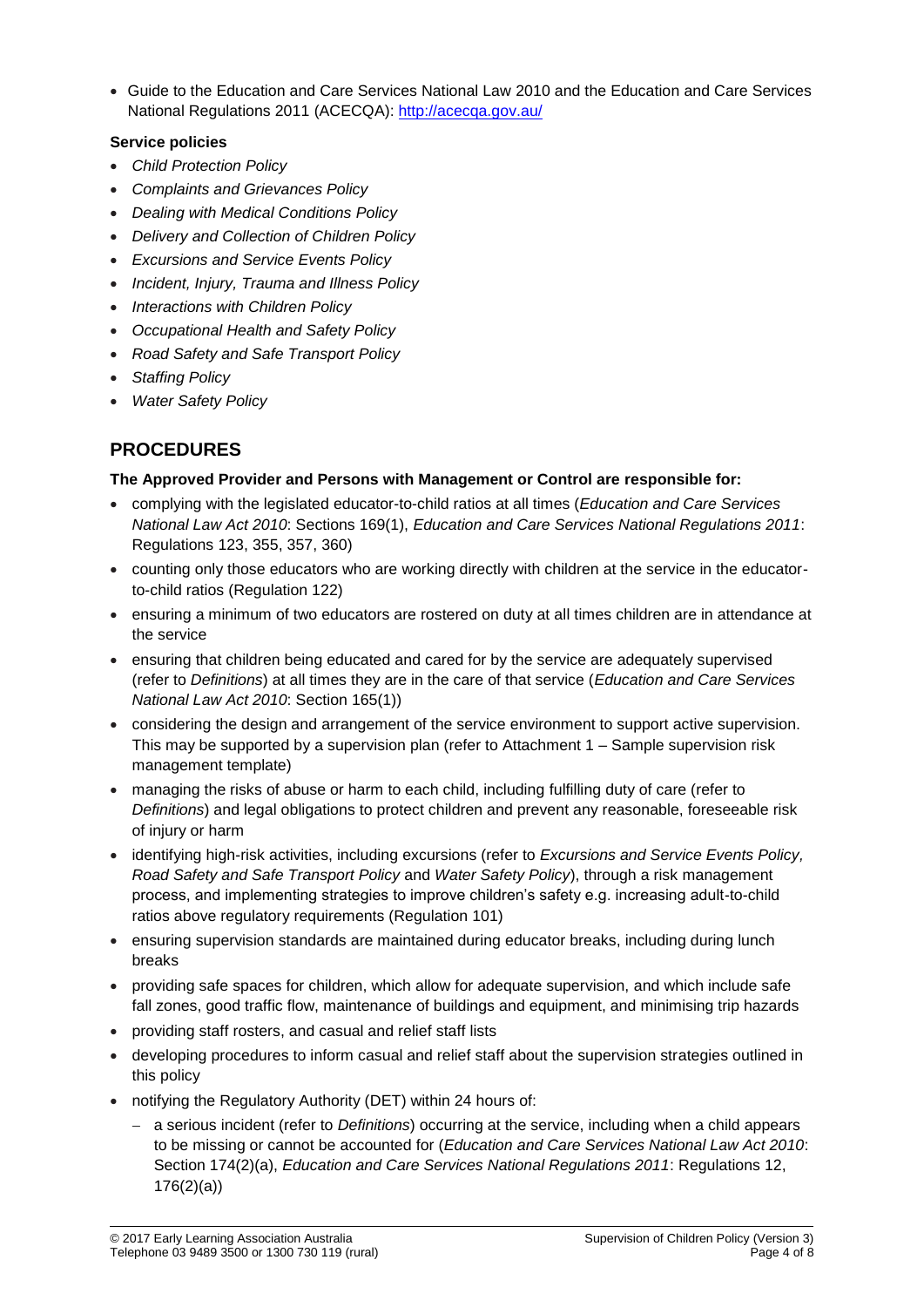- − a complaint alleging that the health, safety or wellbeing of a child has been compromised or that the law has been breached (*Education and Care Services National Law Act 2010*: Section 174(2)(b), *Education and Care Services National Regulations 2011*: Regulations 175(2)(c), 176(2)(b))
- notifying parents/guardians of a serious incident (refer to *Definitions*) involving their child as soon as possible, but not more than 24 hours after the occurrence
- reporting notifiable incidents (refer to *Definitions*) to WorkSafe Victoria
- evaluating supervision procedures regularly in consultation with the Nominated Supervisor and educators
- ensuring that educators and staff comply with the service's *Road Safety and Safe Transport Policy*
- encouraging parents/guardians to comply with the service's *Road Safety and Safe Transport Policy*.

### **The Nominated Supervisor and Persons in Day-to-Day Charge are responsible for:**

- ensuring that the prescribed educator-to-child ratios are met at all times and that educators have required qualifications (*Education and Care Services National Law Act 2010*: Sections 169(3)&(4), *Education and Care Services National Regulations 2011*: Regulations 123, 355, 357, 360)
- counting only those educators who are working directly with children at the service in the educatorto-child ratios (Regulation 122)
- ensuring a minimum of two educators are rostered on duty at all times children are in attendance at the service
- ensuring that children being educated and cared for by the service are adequately supervised (refer to *Definitions*) at all times they are in the care of that service (*Education and Care Services National Law Act 2010*: Section 165(2))
- considering the design and arrangement of the service environment to support active supervision. This may be supported by a supervision plan (refer to Attachment 1 – Sample supervision risk management template)
- maintaining safe play spaces for children, which allow for adequate supervision, including safe fall zones, good traffic flow, maintenance of buildings and equipment, and minimising trip hazards
- managing the risks of abuse or harm to each child, including fulfilling duty of care (refer to *Definitions*) and legal obligations to protect children and prevent any reasonable, foreseeable risk of injury or harm
- identifying high-risk activities, including excursions (refer to *Excursions and Service Events Policy, Road Safety and Safe Transport Policy*), through a risk management process, and implementing strategies to improve children's safety e.g. increasing adult-to-child ratios above regulatory requirements (Regulation 101(2))
- ensuring supervision standards are maintained during educator breaks, including during lunch breaks
- evaluating supervision practices regularly in consultation with other educators and the Approved Provider
- ensuring that educators and staff comply with the service's *Road Safety and Safe Transport Policy*
- encouraging parents/guardians to comply with the service's *Road Safety and Safe Transport Policy*.

### **All other educators are responsible for:**

- providing adequate supervision (refer to *Definitions*) at all times
- being alert to, and aware of, risks and hazards and the potential for incidents and injury throughout the service, not just within their own immediate area, and using supervision skills to reduce or prevent incident or injury to children and adults
- managing the risks of abuse or harm to each child, including fulfilling duty of care (refer to *Definitions*) and legal obligations to protect children and prevent any reasonable, foreseeable risk of injury or harm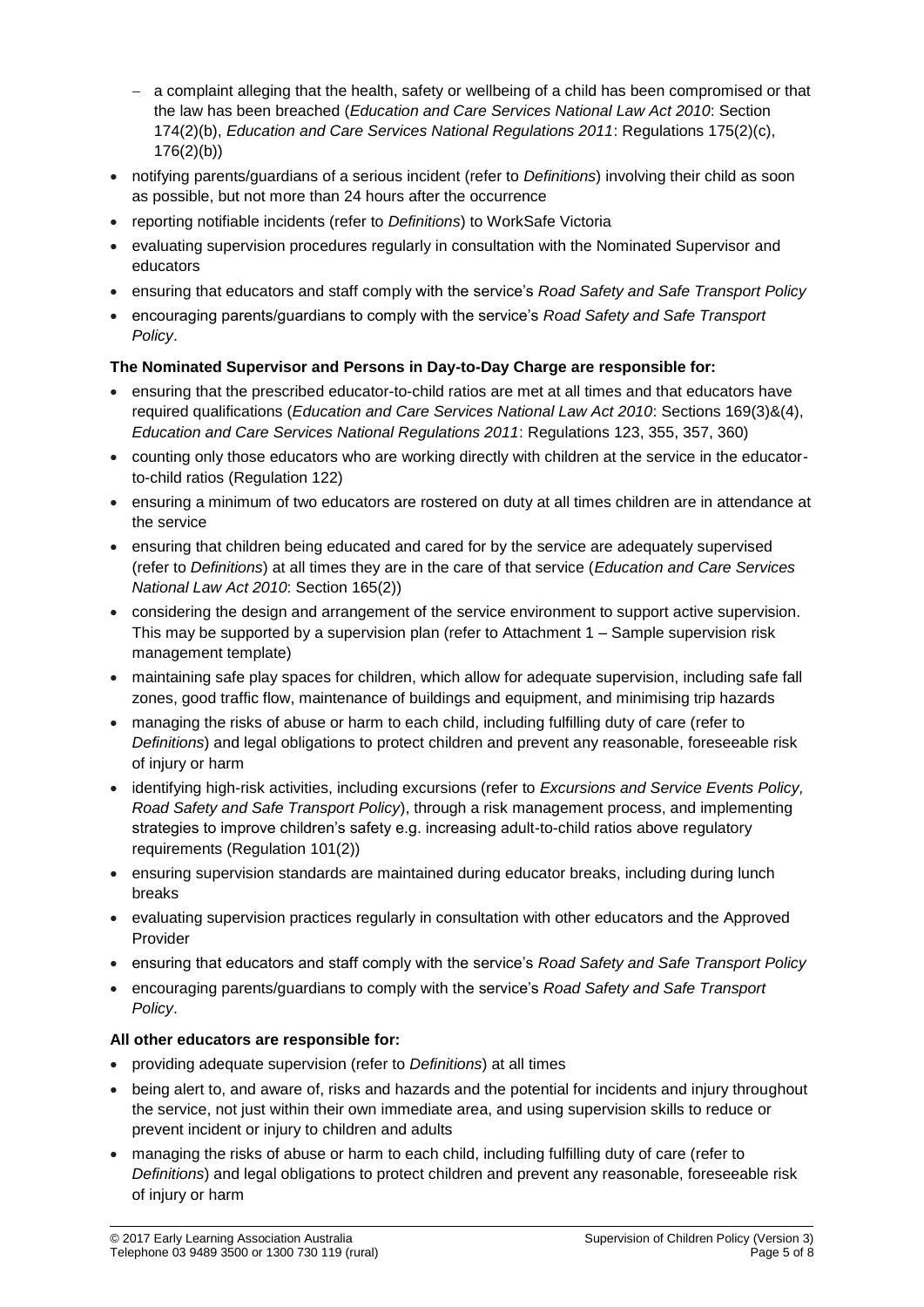- procedures to ensure that all children are accounted for, including by referring to attendance records (refer to *Definitions*) at various times throughout the day, both before and after outdoor activities
- adjusting supervision strategies to suit the service environment, educator skills, and age mix, dynamics and size of the group of children being supervised and the activities being undertaken
- maintaining a duty of care to children at all times (including when the child is on the premises but not signed into or signed out of the care of the service and the parent/guardian or person delivering or collecting the child is responsible for supervising that child)
- communicating with other educators regularly to ensure adequate supervision at all times
- informing parents/guardians, volunteers and students at the service about the *Supervision of Children Policy* and the ways that they can adhere to its procedures
- ensuring doors and gates are closed at all times to prevent children from leaving the service unaccompanied or from accessing unsupervised/unsafe areas of the service
- deciding when to interrupt and redirect children's play to ensure safety at all times
- identifying opportunities to support and extend children's learning while also recognising their need to play without adult intervention
- conducting daily safety checks of the environment to assess safety and to remove hazards
- arranging the environment (equipment, furniture and experiences) to ensure effective supervision while also allowing children to access quiet/private spaces
- providing direct and constant supervision when a child is near water (refer to *Water Safety Policy*) or near a road (refer to *Road Safety and Safe Transport Policy)*
- conducting a risk assessment prior to an excursion to identify risks to health, safety or wellbeing and specifying how these risks will be managed and minimised (refer to *Excursions and Service Events Policy*)
- notifying the Approved Provider in the event of a serious incident (refer to *Definitions*) occurring at the service or of a complaint being made alleging that the health, safety or wellbeing of a child has been compromised
- assisting the Approved Provider and the Nominated Supervisor to evaluate supervision practices regularly
- supervising children's daily departure from the service and being aware of the person who has authority to collect the child (refer to *Delivery and Collection of Children Policy*)
- complying with the service's *Road Safety and Safe Transport Policy*.

### **Parents/guardians are responsible for:**

- ensuring educators are aware that their children have arrived at or departed from the service
- ensuring that doors and gates, including playground gates, are closed after entry or exit
- being aware of the movement of other children near gates and doors when entering or exiting the service
- enabling educators to supervise children at all times by making arrangements to speak with them outside program hours
- supervising their own children before signing them into the program and after they have signed them out of the program
- familiarising themselves with the service's *Road Safety and Safe Transport Policy*
- supervising other children in their care, including siblings, while attending or assisting at the service.

#### **Volunteers and students, while at the service, are responsible for following this policy and its procedures.**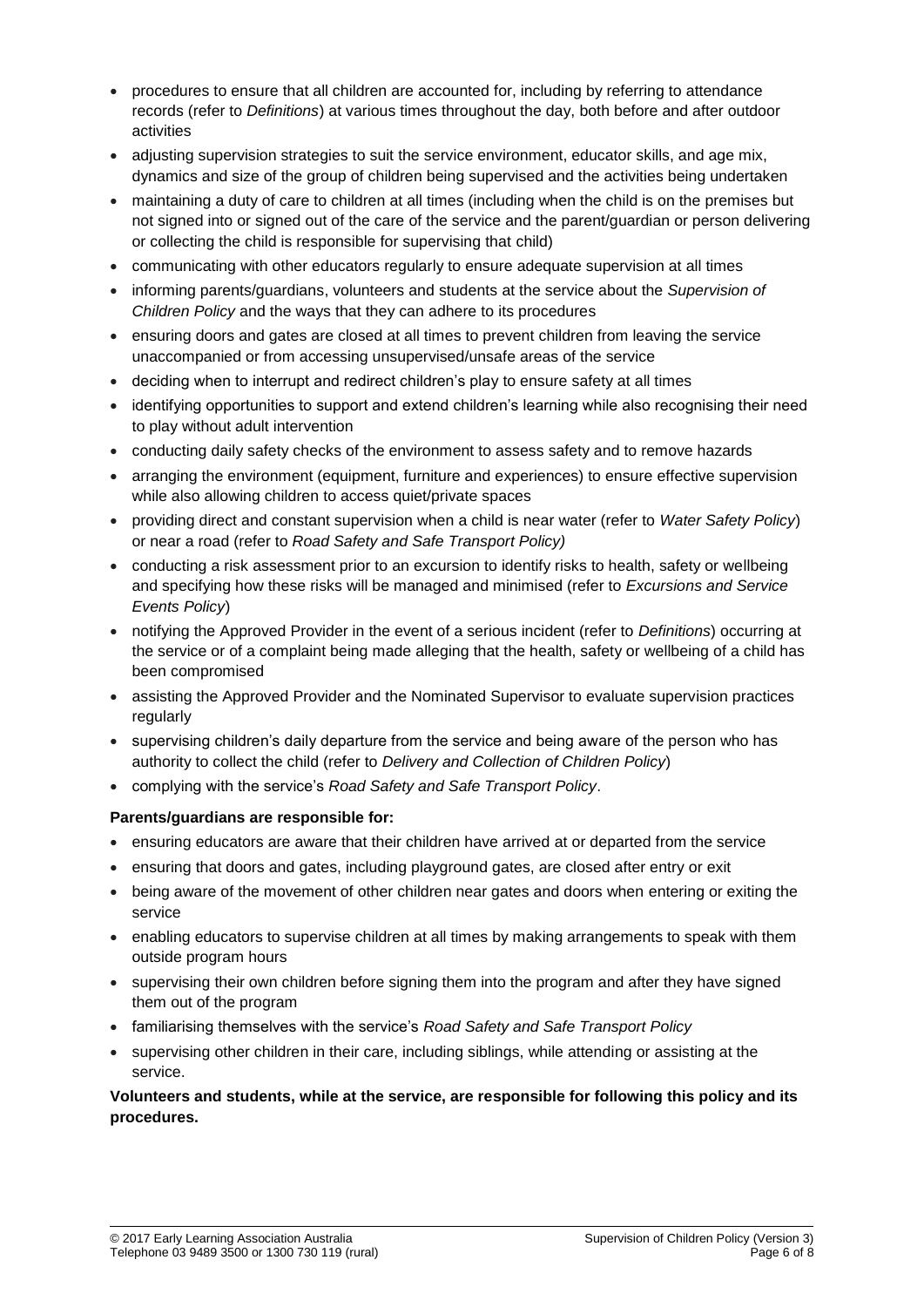# **EVALUATION**

In order to assess whether the values and purposes of the policy have been achieved, the Approved Provider will:

- regularly seek feedback from everyone affected by the policy regarding its effectiveness
- record and monitor complaints and incidents in relation to the supervision of children and amend the policy and procedures as required
- keep the policy up to date with current legislation, research, policy and best practice
- revise the policy and procedures as part of the service's policy review cycle, or as required
- notify parents/guardians at least 14 days before making any changes to this policy or its procedures, unless a lesser period is necessary because of a risk.

# **ATTACHMENTS**

• Attachment 1: Supervision risk management template

# **AUTHORISATION**

This policy was adopted by the Approved Provider of Summerhill Park Kindergarten on 17th June 2019.

# **REVIEW DATE:** APRIL 2022

### **DOCUMENT HISTORY**

| <b>Version</b> | Date       | <b>By</b>                            | Reason for change                                                             |
|----------------|------------|--------------------------------------|-------------------------------------------------------------------------------|
| 1.0            | 18/09/2012 | ELAA                                 | Final Version - ELAA template 2012                                            |
| 1.1            | 23/04/2019 | Mira Haldun<br>(consultant)          | Review and addition of documentation history<br>table                         |
|                |            |                                      | Addition of jurisdiction for Occupational Health<br>and Safety Act 2004 (Vic) |
|                |            |                                      | Minor formatting changes                                                      |
| $\mathcal{P}$  | 17/06/19   | 2019 President<br>$(I.$ Griffith $)$ | Review and endorsement by CoM                                                 |